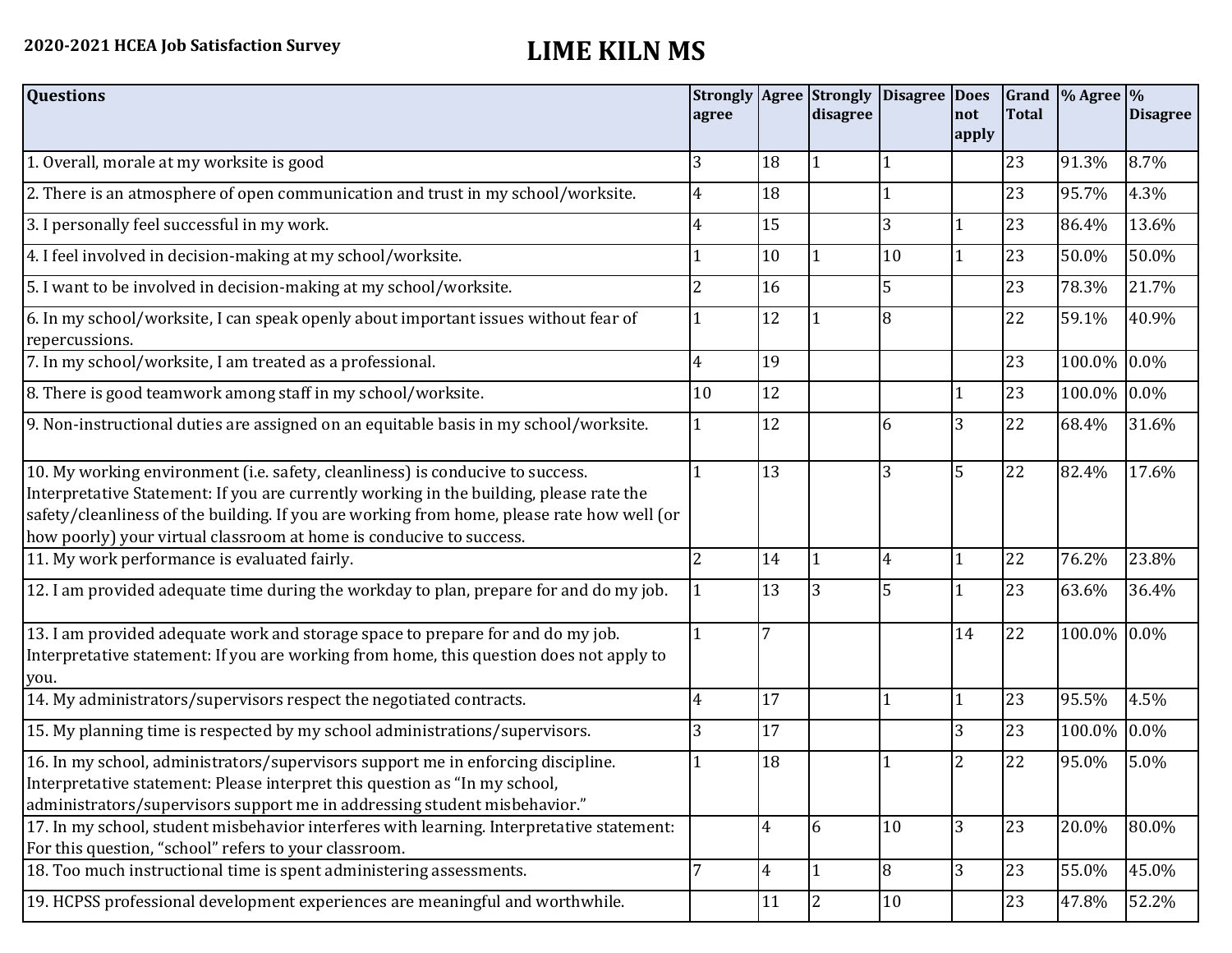| 20. Increased workload has contributed to a decline in my morale.                                                                                          | 4              | 10             |                | 9              |                | 23 | 60.9%  | 39.1% |
|------------------------------------------------------------------------------------------------------------------------------------------------------------|----------------|----------------|----------------|----------------|----------------|----|--------|-------|
| 21. I am paid fairly.                                                                                                                                      |                | 6              | 5              | 12             |                | 23 | 26.1%  | 73.9% |
| 22. I have confidence in the leadership exhibited by the HCPSS Superintendent.                                                                             | 3              | 14             | $\overline{2}$ | $\overline{4}$ |                | 23 | 73.9%  | 26.1% |
| 23. I have confidence in the leadership exhibited by the Howard County Board of<br>Education.                                                              |                | 12             | $\overline{2}$ | 8              |                | 23 | 56.5%  | 43.5% |
| 24. I have confidence in the leadership exhibited by the Howard County Education<br>Association (HCEA).                                                    | 9              | 14             |                |                |                | 23 | 100.0% | 0.0%  |
| 25. I feel that HCPSS offers me the possibility of advancing professionally in the field of<br>education.                                                  | $\overline{2}$ | 12             |                | 6              | 3              | 23 | 70.0%  | 30.0% |
| 26. In my position, I receive appropriate and adequate support and training.                                                                               | 3              | 18             | 1              |                |                | 23 | 91.3%  | 8.7%  |
| 27. During this current school year, I have experienced harassing behavior from<br>colleagues.                                                             |                | $\mathbf{1}$   | 15             |                |                | 23 | 4.3%   | 95.7% |
| 28. During this current school year, I have experienced harassing behavior from<br>administrators/supervisors.                                             |                |                | 15             | 6              |                | 22 | 4.5%   | 95.5% |
| 29. During this current school year, I have experienced harassing behavior from parents.                                                                   |                | $\overline{2}$ | 9              | 12             |                | 23 | 8.7%   | 91.3% |
| 30. At my school I spend most of my PIP time on non-instructional activities.                                                                              |                | $\overline{4}$ | $\mathbf{1}$   | 9              | $\overline{8}$ | 23 | 33.3%  | 66.7% |
| 31. At my school our administrator includes time during PIP for teacher-initiated<br>collaboration.                                                        | 3              | 13             |                | $\overline{2}$ | 5              | 23 | 88.9%  | 11.1% |
| 32. In my school, I spend too much time in meetings.                                                                                                       | 3              | 8              |                | 12             |                | 23 | 47.8%  | 52.2% |
| 33. In my school, there is adequate support for special education students.                                                                                |                | 13             |                | 6              | 3              | 23 | 70.0%  | 30.0% |
| 34. My administrator/supervisor provides people working from home with flexibility in<br>their workday.                                                    |                | 15             |                |                |                | 23 | 95.7%  | 4.3%  |
| 35. My administrator/supervisor has reasonable expectations of workload for staff while<br>in virtual learning.                                            | 3              | 18             |                |                |                | 22 | 95.5%  | 4.5%  |
| 36. Students have adequate technology and tools (hardware/software/connectivity) to<br>participate in virtual learning.                                    |                | 18             |                | 3              |                | 22 | 81.8%  | 18.2% |
| 37. Staff have adequate technology hardware (e.g. computers, document cameras, other<br>technology hardware) to meet the requirements of virtual learning. |                | 15             |                | 8              |                | 23 | 65.2%  | 34.8% |
| 38. HCPSS has provided the software I need to do my job and collaborate with colleagues.                                                                   |                | 20             |                | 3              |                | 23 | 87.0%  | 13.0% |
| 39. The software and online services provided by HCPSS to do my job are difficult and/or $ 3 $<br>time-consuming to use.                                   |                | 9              |                | 11             |                | 23 | 52.2%  | 47.8% |
| 40. In my class, I feel that students are engaged in virtual learning                                                                                      | 2              | 11             | 1              |                | $\overline{2}$ | 23 | 61.9%  | 38.1% |